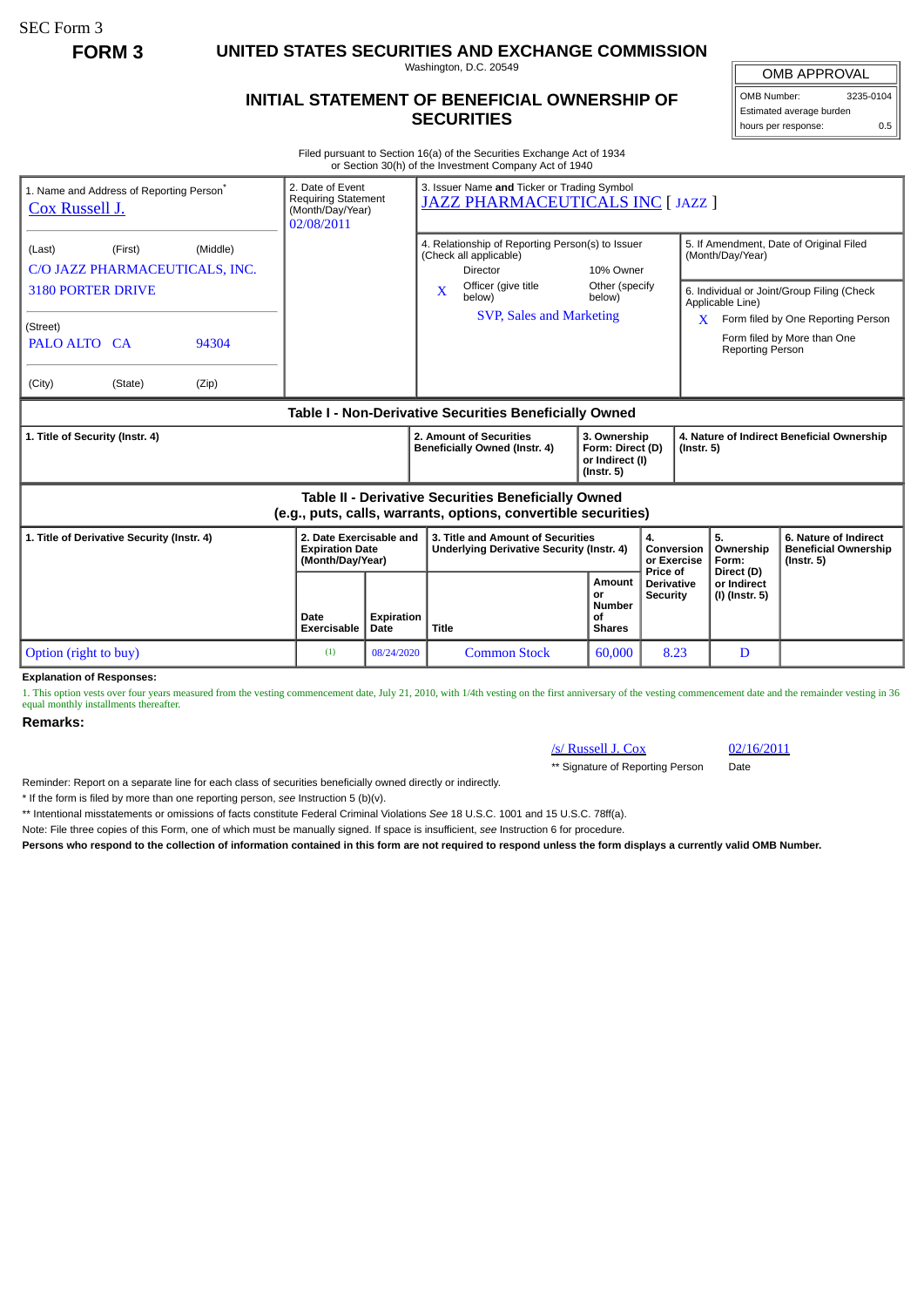## POWER OF ATTORNEY

 Know all by these presents, that the undersigned hereby constitutes and appoints each of CAROL A. GAMBLE, PHILIP J. HONERKAMP and PETER SOPARKAR signing individually, the undersigned's true and lawful attorneys-in fact and agents to:

 (1) execute for and on behalf of the undersigned, an officer, director or holder of 10% of more of a registered class of securities of Jazz Pharmaceuticals, Inc. (the "Company"), Forms 3, 4 and 5 in accordance with Section 16(a) of the Securities Exchange Act of 1934, as amended (the "Exchange Act") and the rules thereunder;

 (2) do and perform any and all acts for and on behalf of the undersigned that may be necessary or desirable to complete and execute such Forms 3, 4 or 5, complete and execute any amendment or amendments thereto, and timely file such forms or amendments with the U.S. Securities and Exchange Commission and any stock exchange or similar authority; and

 (3) take any other action of any nature whatsoever in connection with the foregoing which, in the opinion of such attorney-in-fact, may be of benefit, in the best interest of, or legally required by, the undersigned, it being understood that the documents executed by such attorneyin-fact on behalf of the undersigned pursuant to this Power of Attorney shall be in such form and shall contain such terms and conditions as such attorney-in-fact may approve in such attorney-infact's discretion.

 The undersigned hereby grants to each such attorney-in-fact full power and authority to do and perform any and every act and thing whatsoever requisite, necessary, or proper to be done in the exercise of any of the rights and powers herein granted, as fully to all intents and purposes as the undersigned might or could do if personally present, with full power of substitution or revocation, hereby ratifying and confirming all that such attorney-in-fact, or such attorney-infact's substitute or substitutes, shall lawfully do or cause to be done by virtue of this power of attorney and the rights and powers herein granted. The undersigned acknowledges that the foregoing attorneys-in-fact, in serving in such capacity at the request of the undersigned, are not assuming, nor is the Company assuming, any of the undersigned's responsibilities to comply with Section 16 of the Exchange Act.

 This Power of Attorney shall remain in full force and effect until the earliest to occur of (a) the undersigned is no longer required to file Forms 3, 4 and 5 with respect to the undersigned's holdings of and transactions in securities issued by the Company, (b) revocation by the undersigned in a signed writing delivered to the foregoing attorneys-in-fact or (c) as to any attorney-in-fact individually, until such attorney-in-fact shall no longer be employed by the Company.

 IN WITNESS WHEREOF, the undersigned has cause this Power of Attorney to be executed as of this 11th day of February, 2011.

/s/ Russell J. Cox RUSSELL J. COX